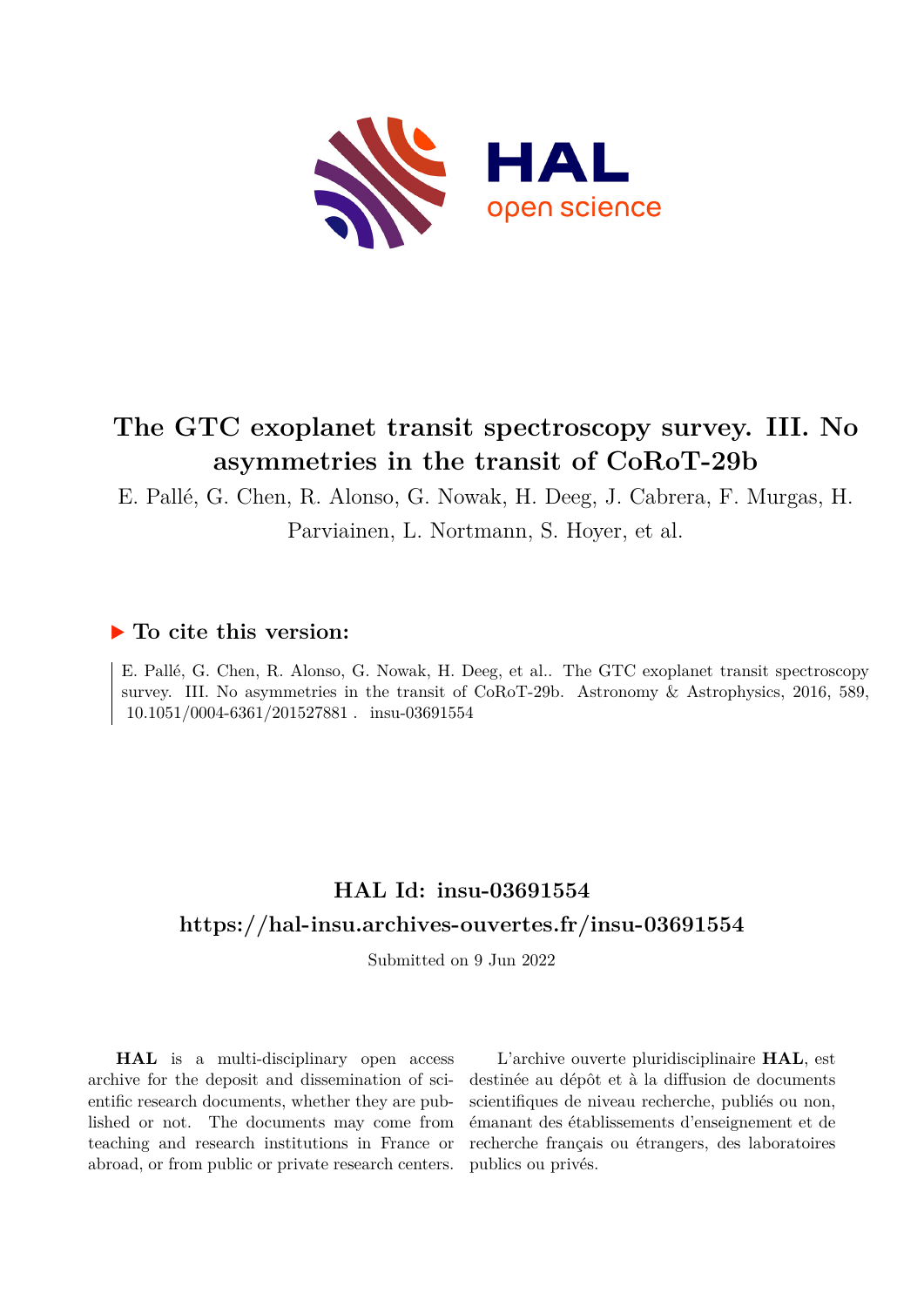## **The GTC exoplanet transit spectroscopy survey**

### III. No asymmetries in the transit of CoRoT-29b<sup>\*</sup>

E. Pallé<sup>1, 2</sup>, G. Chen<sup>1, 2, 3</sup>, R. Alonso<sup>1, 2</sup>, G. Nowak<sup>1, 2</sup>, H. Deeg<sup>1, 2</sup>, J. Cabrera<sup>4</sup>, F. Murgas<sup>5, 6</sup>, H. Parviainen<sup>7</sup>, L. Nortmann<sup>8</sup>, S. Hoyer<sup>1, 2</sup>, J. Prieto-Arranz<sup>1, 2</sup>, D. Nespral<sup>1, 2</sup>, A. Cabrera Lavers<sup>1, 2</sup>, and N. Iro<sup>9</sup>

<sup>1</sup> Instituto de Astrofísica de Canarias (IAC), Vía Láctea s/n, 38205 La Laguna, Spain e-mail: epalle@iac.es

<sup>2</sup> Departamento de Astrofísica, Universidad de La Laguna, 38205 La Laguna, Tenerife, Spain

<sup>3</sup> Key Laboratory of Planetary Sciences, Purple Mountain Observatory, Chinese Academy of Sciences, 210008 Nanjing, PR China

4 Institute of Planetary Research, German Aerospace Center, Rutherfordstrasse 2, 12489 Berlin, Germany

<sup>5</sup> Univ. Grenoble Alpes, IPAG, 38000 Grenoble, France

<sup>6</sup> CNRS, IPAG, 38000 Grenoble, France

<sup>7</sup> Sub-department of Astrophysics, Department of Physics, University of Oxford, Oxford, OX1 3RH, UK

8 Institut für Astrophysik, Georg-August-Universität Göttingen, Friedrich-Hund-Platz 1, 37077 Göttingen, Germany

<sup>9</sup> Theoretical Meteorology group, Klimacampus, University of Hamburg, Grindelberg 5, 20144 Hamburg, Germany

Received 2 December 2015 / Accepted 30 January 2016

#### **ABSTRACT**

Context. The launch of the exoplanet space missions obtaining exquisite photometry from space has resulted in the discovery of thousands of planetary systems with very different physical properties and architectures. Among them, the exoplanet CoRoT-29b was identified in the light curves the mission obtained in summer 2011, and presented an asymmetric transit light curve, which was tentatively explained via the effects of gravity darkening.

Aims. Transits of CoRoT-29b are measured with precision photometry, to characterize the reported asymmetry in their transit shape. Methods. Using the OSIRIS spectrograph at the 10-m GTC telescope, we perform spectro-photometric differential observations, which allow us to both calculate a high-accuracy photometric light curve, and a study of the color-dependence of the transit.

Results. After careful data analysis, we find that the previously reported asymmetry is not present in either of two transits, observed in July 2014 and July 2015 with high photometric precisions of 300 ppm over 5 min. Due to the relative faintness of the star, we do not reach the precision necessary to perform transmission spectroscopy of its atmosphere, but we see no signs of color-dependency of the transit depth or duration.

Conclusions. We conclude that the previously reported asymmetry may have been a time-dependent phenomenon, which did not occur in more recent epochs. Alternatively, instrumental effects in the discovery data may need to be reconsidered.

**Key words.** planets and satellites: atmospheres – planet-star interactions – extraterrestrial intelligence – astrobiology – eclipses – techniques: spectroscopic

#### **1. Introduction**

The launches of the exoplanet space missions CoRoT [\(Baglin](http://adsabs.harvard.edu/abs/2003AdSpR..31..345B) [2003\)](http://adsabs.harvard.edu/abs/2003AdSpR..31..345B) and *Kepler* [\(Borucki et al. 2003\)](http://adsabs.harvard.edu/abs/2003SPIE.4854..129B), returning exquisite photometry from space of thousands of stars, represented a tremendous milestone in exoplanet research. These missions have discovered hundreds of confirmed exoplanets, from hot Jupiters to rocky planets [\(Léger et al. 2009;](http://adsabs.harvard.edu/abs/2009A&A...506..287L) [Borucki et al. 2011\)](http://adsabs.harvard.edu/abs/2011ApJ...728..117B), some of them possibly habitable [\(Borucki et al. 2013;](http://adsabs.harvard.edu/abs/2013Sci...340..587B) [Jenkins et al.](http://adsabs.harvard.edu/abs/2015AJ....150...56J) [2015\)](http://adsabs.harvard.edu/abs/2015AJ....150...56J).

Among the possibilities that such exquisite photometry allow is the exploration of the interaction between stars and planets. Gravity darkening is produced by the oblateness of a star due to fast rotation or the gravitational pull of a close companion. Indeed, gravity darkening, which takes into account the relationship between surface brightness and local effective gravity, is necessary to explain the light curves of many binary systems [\(Espinosa Lara & Rieutord 2012\)](http://adsabs.harvard.edu/abs/2012A&A...547A..32E).

In the context of exoplanets, two transiting hot Jupiter systems monitored with the *Kepler* spacecraft, Kepler-13Ab [\(Mazeh et al. 2012\)](http://adsabs.harvard.edu/abs/2012A&A...541A..56M) and HAT-P-7b [\(Pál et al. 2008\)](http://adsabs.harvard.edu/abs/2008ApJ...680.1450P) have shown evidences of gravity darkening in their asymmetric transit light curves [\(Barnes et al. 2011;](http://adsabs.harvard.edu/abs/2011ApJS..197...10B) [Morris et al. 2013;](http://adsabs.harvard.edu/abs/2013ApJ...764L..22M) [Masuda 2015\)](http://adsabs.harvard.edu/abs/2015ApJ...805...28M).

More recently, [Cabrera et al. \(2015\)](http://adsabs.harvard.edu/abs/2015A&A...579A..36C) reported the discovery of CoRoT-29b, a Jupiter-sized planet ( $M = 0.85 \pm 0.20$   $M_{\text{Iun}}$ ;  $R = 0.90 \pm 0.16 R_{Jup}$ ) orbiting an oblate star with an orbital period of  $\approx$ 2.85 days. Because of the asymmetric shape of its transit light curve, observed both in the CoRoT data and subsequent ground-based followup, transit fitting models had to include the possibility that the stellar surface was not strictly spherical. Thus gravity darkening effects were called upon for a possible explanation, which the authors themselves did not consider definitive.

Still, CoRoT-29 is a relatively faint star  $(m_V = 15.56)$  and some doubts remained about the significance of the asymmetry detection. In such cases, the use of large collecting area groundbased telescopes may reach the sensitivity that space facilities

<sup>?</sup> Light curves are only available at the CDS via anonymous ftp to [cdsarc.u-strasbg.fr](http://cdsarc.u-strasbg.fr) (<130.79.128.5>) or via <http://cdsarc.u-strasbg.fr/viz-bin/qcat?J/A+A/589/A62>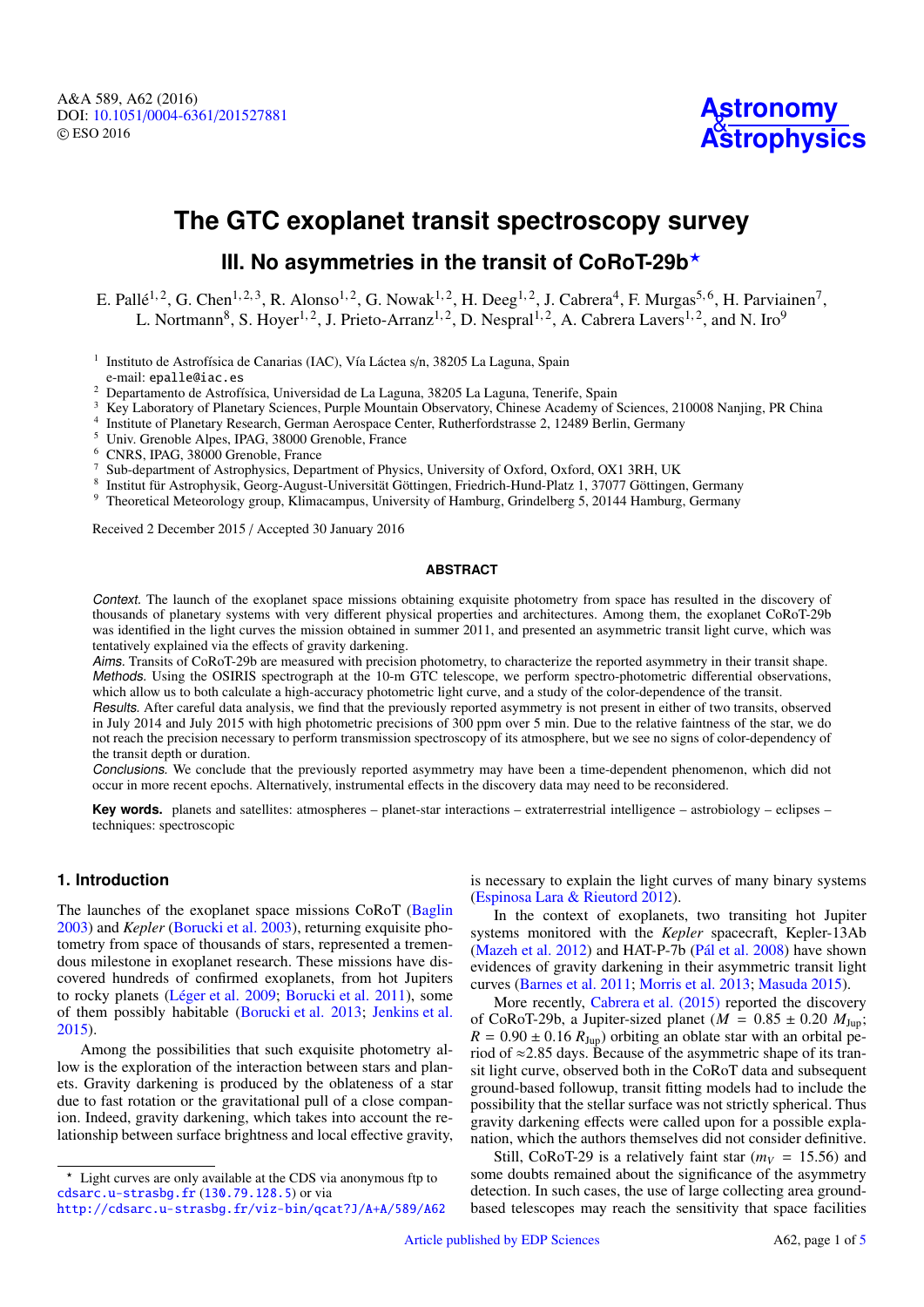

[Fig. 1.](http://dexter.edpsciences.org/applet.php?DOI=10.1051/0004-6361/201527881&pdf_id=1) Slit image (*left*) and its corresponding dispersed 2D spectra (*right*). The left of the two bright stars is CoRoT-29. The yellow lines mark the best aperture size that minimizes the light-curve standard deviation. The aperture of the reference star includes the flux of the faint close-companion stars.

cannot. Here, we have used the 10-m GTC telescope to investigate the transit light curve of CoRoT-29b in search for gravity darkening signatures.

#### **2. Observations and data reduction**

Two full transits of CoRoT-29b were observed with OSIRIS (Optical System for Imaging and low-Intermediate-Resolution Integrated Spectroscopy; [Sánchez et al. 2012\)](http://adsabs.harvard.edu/abs/2012SPIE.8446E..4TS) spectrograph at the 10-m Gran Telescopio Canarias (GTC). The observed transits epochs were 31 July 2014 and 8 July 2015.

Observations were taken in the  $2 \times 2$  binning mode, a readout speed of 200 kHz, and a gain of 0.95 e-/ADU, a combination that resulted in a readout noise of 4.5 e-. The R1000R grating was used and a custom-made 12"-wide slit was used. This long-slit spectroscopy configuration covers the spectral range of 520−1040 nm, although wavelengths redder than 910 nm are affected by fringing [\(Murgas et al. 2014\)](http://adsabs.harvard.edu/abs/2014A&A...563A..41M) and were not used in this work.

As illustrated in Fig. 1, both CoRoT-29 and the comparison star (2MASS-18353616+062854), separated in the sky 9.7 arcsec, were located on OSIRIS CCD1, close to the telescope optical center, which reduces considerably all telescope systematics (Chen et al. 2016; Nortmann et al. 2016). The position angle of the reference star with respect to the target (measured East of North) was <sup>−</sup>33.98 degrees. A detailed log of the observations can be found in Table 1.

Data were reduced using standard procedures, and include bias substraction, flat fielding, and corrections for spatial distortion and wavelength shifts to bring all the spectra to a reference. This methodology is described in detail in [Murgas et al. \(2014\)](http://adsabs.harvard.edu/abs/2014A&A...563A..41M) and (Chen et al. 2016). Spectra extraction was performed using IRAF<sup>1</sup>. While CoRoT-29b has no close companion, our comparison star has two nearby faint companions which were completely included in the extraction aperture. The optimal aperture diameters were 22 and 21 pixels for the first and second night, respectively, which were retrieved using the built-in optimal extraction procedure in IRAF. Figure 2 shows the extracted spectrum of both CoRoT-29 and the slightly redder reference star.

For each image we calculate the drifts in spatial and also in dispersion direction. We monitored the drift in spatial direction



[Fig. 2.](http://dexter.edpsciences.org/applet.php?DOI=10.1051/0004-6361/201527881&pdf_id=2) Extracted spectra of CoRoT-29 (in red), and the reference star (in blue). The spectra were averaged over all out-of-transit observations. The color shaded areas indicate the pass-bands that are used to generate the spectro-photometric light curves. Note that the spectral type of the comparison is a bit redder than CoRoT-29, but has similar spectral features. Some spectral lines, common in stellar and planetary atmospheres, are also marked. The spectra are not corrected for instrumental response.

by fitting a Gaussian function to the stellar profile tracing the position of the peaks. The full width at half maximum (FWHM) of the fitted Gaussian profile in the spatial direction is used to monitor the seeing variations. The drift in the dispersion direction was determined by fitting a Gaussian function to the absorption lines (e.g.  $H_{\alpha}$ ).

#### **3. Transit white and color light curves**

Transit light curves were obtained by integrating the fluxes of each spectrum of the time series and then taking the ratio between the integrated flux of the target and the reference star. In the case of the white light curve, the flux was integrated between 515 and 915 nm.

To study the possible color signature of CoRoT-29b, we defined eight broad filters, whose spectral coverage is illustrated in Fig. 2. Redwards of 915 nm we do not use the data as they might be affected by fringing. The region around the telluric oxygen band at 760 nm is also discarded due to its poor signal-to-noise ratio [\(Parviainen et al. 2016\).](http://adsabs.harvard.edu/abs/2016A&A...585A.114P)

#### 3.1. Light curve fitting

To derive the transit parameters, we fit the flux ratio between the target and comparison star light curves with an analytic transit model, simultaneously multiplied by a parametric decorrelation baseline model, of the form:

#### $F_{\text{mod}} = \mathcal{T}(p_i) \times \mathcal{B}(c_j)$

where the analytic transit model  $\mathcal{T}(p_i)$  is taken from Mandel  $\&$  Agol (2002), and is described by the planet's position relative to the star, assuming an opaque, dark sphere eclipsing a spherical star. The best parametric decorrelation baseline model,  $\overline{B}(c_j) = c_0 + c_1 s_y + c_2 t + c_3 t^2$ , was selected among several others using the BIC evaluation criteria [\(Schwarz 1978\),](http://adsabs.harvard.edu/abs/1978A&A....65..345S) and consists of a polynomial combination of various state vectors, including the FWHM in the spatial direction  $s_y$  and time *t*. To determine the best-fitting model parameters and their associated uncertainties, we use a modified version of the Transit Analysis Package [\(Gazak et al. 2012\)](http://adsabs.harvard.edu/abs/2012AdAst2012E..30G) to perform a Markov chain Monte Carlo (MCMC) analysis.

<sup>1</sup> IRAF is distributed by the National Optical Astronomy Observatory, which is operated by the Association of Universities for Research in Astronomy (AURA) under cooperative agreement with the National Science Foundation.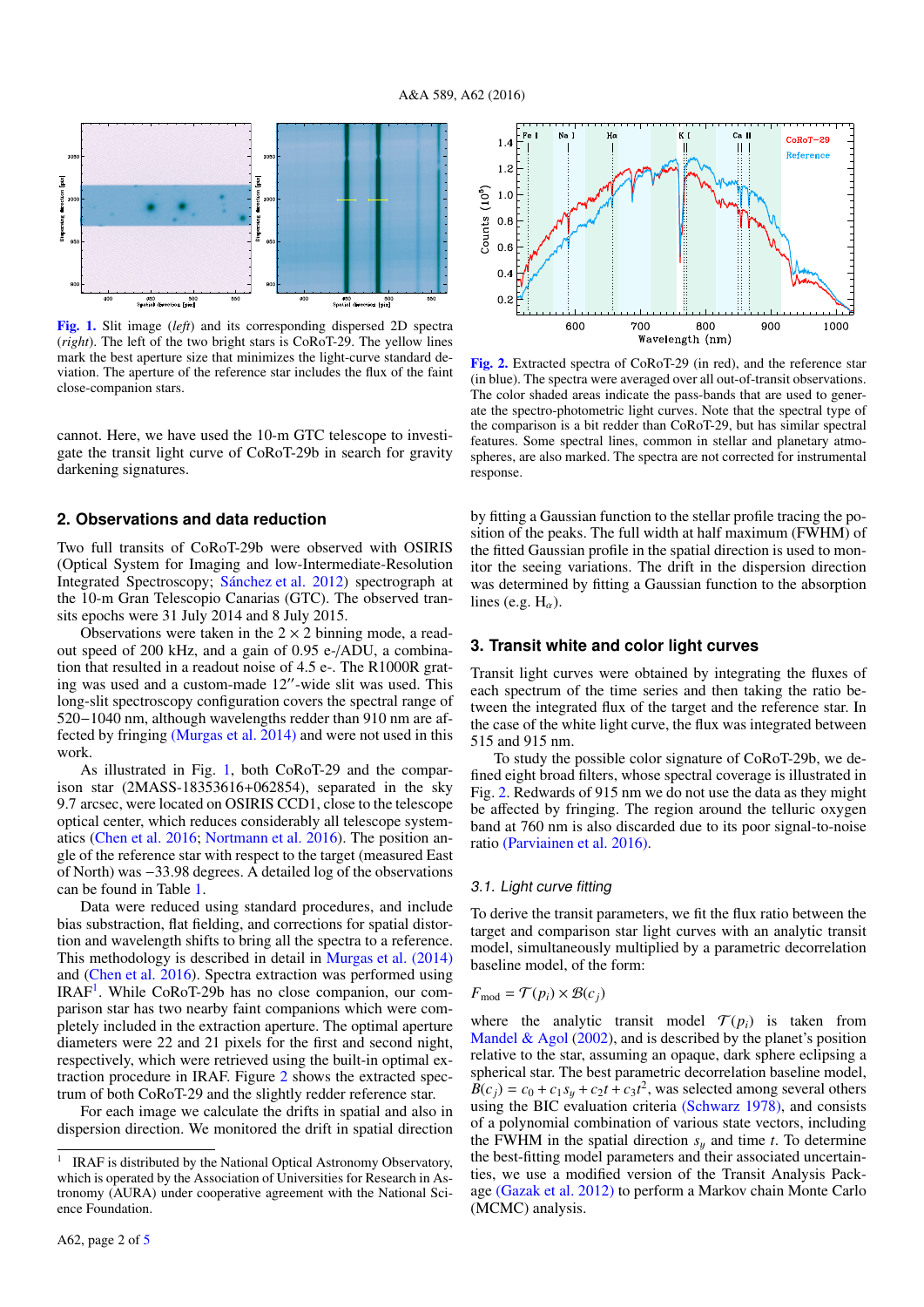Table 1. Observing logs of the two transit datasets, including date, times, observing setup and atmospheric conditions.

| Object                   | Obs. date<br>(UT)     | Time<br>(UT)                                                   | <b>Grating</b> | <b>Slit</b> | Exposure<br>(S) | <i>FWHM</i>                                  | <b>Airmass</b> | rms<br>(ppm) |
|--------------------------|-----------------------|----------------------------------------------------------------|----------------|-------------|-----------------|----------------------------------------------|----------------|--------------|
| $CoRoT-29$<br>$CoRoT-29$ | 2014/7/31<br>2015/7/8 | $21:29-03:17$ $R1000R$ $12''$<br>$00:16-04:40$ $R1000R$ $12''$ |                |             | 300<br>300      | $0.74 - 2.11$ $1.19 - 2.11$<br>$0.68 - 2.23$ | 1.08–1.98      | 292<br>311   |

Notes. The root-mean-square (rms) values of the observations refer to the point-to-point-rms of the white light curve, when both transits are jointly fitted. Due to different CCD1 windowing sizes, the observing cadences of the two observations are slightly different: 317 s and 323 s per exposure+overhead. The rms of these light curves are 208 ppm and 240 ppm, respectively.

Table 2. CoRoT-29b refined planet parameters.

| Parameter               | Individual analysis                 |                                    | Joint analysis                      | Cabrera et al. (2014)              |                      |
|-------------------------|-------------------------------------|------------------------------------|-------------------------------------|------------------------------------|----------------------|
|                         | $31 -$ Jul $-2014$                  | $08 - \text{Jul} - 2015$           | $31 -$ Jul $-2014$                  | 08-Jul-2015                        |                      |
| $P$ [days] <sup>a</sup> |                                     | $2.850570^{+0.000006}_{-0.000006}$ |                                     |                                    |                      |
| $T_0{}^b$               |                                     | 5753.115 <sup>+0.001</sup>         |                                     |                                    |                      |
| $R_{\rm p}/R_{\star}$   | $0.1104_{-0.0019}^{+0.0016}$        | $0.1118_{-0.0029}^{+0.0028}$       | $0.1105_{-0.0014}^{+0.0013}$        | $0.1028_{-0.0043}^{+0.0043}$       |                      |
| $T_{\rm mid}^{\ b}$     | 6870.53863 <sup>+0.00025</sup>      | $7212.60480^{+0.00032}_{-0.00032}$ | $6870.53864^{+0.00023}_{-0.00024}$  | $7212.60482^{+0.00030}_{-0.00030}$ | $\cdots$             |
| $i$ [deg]               | $85.77^{+0.47}_{-0.41}$             | $85.78_{-0.48}^{+0.54}$            | $85.80^{+0.32}_{-0.30}$             |                                    | $87.3^{+2.7}_{-2.7}$ |
| $a/R_{\star}$           | $8.52_{-0.30}^{+0.34}$              | $8.47^{+0.39}_{-0.33}$             | $8.53_{-0.22}^{+0.23}$              | $9.22_{-0.19}^{+0.19}$             |                      |
| $u_1$                   | $0.442_{-0.071}^{+0.069}$           | $0.476_{-0.082}^{+0.080}$          | $0.455_{-0.052}^{+0.051}$           |                                    | $0.60 \pm 0.15$      |
| $u_2$                   | $0.220_{-0.088}^{+0.091}$           | $0.225_{-0.091}^{+0.092}$          | $0.220_{-0.064}^{+0.064}$           |                                    | $0.02 \pm 0.15$      |
| $c_0^c$                 | $1.00107_{-0.00020}^{+0.00021}$     | $1.00518_{-0.00049}^{+0.00051}$    | $1.00112_{-0.00018}^{+0.00021}$     | $1.00488_{-0.00030}^{+0.00031}$    | $\ddotsc$            |
| $c_1^c$                 | $-0.000045^{+0.000061}_{-0.000062}$ | $-0.00242_{-0.00012}^{+0.00012}$   | $-0.000045^{+0.000060}_{-0.000060}$ | $-0.00244_{-0.00012}^{+0.00012}$   | $\ddotsc$            |
| $c_2{}^c$               | $-0.0133_{-0.0017}^{+0.0016}$       | $-0.0475^{+0.0034}_{-0.0036}$      | $-0.0134_{-0.0017}^{+0.0016}$       | $-0.0471_{-0.0034}^{+0.0032}$      | $\ddotsc$            |
| $c_3{}^c$               | $-0.193_{-0.020}^{+0.020}$          | $-0.642^{+0.086}_{-0.087}$         | $-0.198^{+0.019}_{-0.020}$          | $-0.592_{-0.058}^{+0.057}$         | $\ddotsc$            |

**Notes.** (a) Value Fixed in MCMC Analysis. (b) For both  $T_0$  and  $T_{mid}$  a constant value of 2450 000 has been subtracted. Our times here are BJD<sub>TDB</sub>, while Cabrera's is HJD(UTC). <sup>(*c*)</sup> Coefficients in the detrending function:  $B = c_0 + c_1 s_y + c_2 t + c_3 t^2$ , where  $s_y$  is the FWHM of spatial PSF.

The free parameters in our light-curve model were the midtransit time  $T_{mid}$ , the orbital inclination  $i$ , the scaled semimajor axis  $a/R_{\star}$ , the planet-to-star radius ratio  $R_{p}/R_{\star}$ , two limbdarkening coefficients  $(u_1, u_2)$ , and four baseline coefficients  $(c_0,$  $c_1, c_2, c_3$ ). The orbital period *P* was first fixed to the literature value and then refined with the newly fitted mid-transit times. The orbital eccentricity *<sup>e</sup>* and argument of periastron w were fixed to zero. The transit model uses a quadratic limb-darkening law, with the derived coefficients treated as Gaussian priors in the fitting of light curves. The full methodology employed in the model fitting is extensively detailed in (Chen et al. 2016).

In Table 2, the refined planet parameters for CoRoT-29b are given. The orbital period  $\overline{P}$  and the zero epoch  $T_0$  are calculated by fitting a linear function to our two transit epochs together with literature epochs. The rest of parameters are calculated by individually fitting the light curve of each epoch, but also by jointly fitting both transits together. These values are compared to those in the discovery paper by [Cabrera et al. \(2015\).](http://adsabs.harvard.edu/abs/2015A&A...579A..36C)

#### **4. Discussion and conclusions**

Figure 3 presents the white light curve for the two datasets. In the top panel the raw flux ratios between CoRoT-29 and the comparison star are shown, where effects of airmass and seeing are still present. In the middle panel of the same figure, the light curves have been normalized and all systematic effects, except the analytic transit model, have been removed. Overplotted to the data are our best fits to each of the transits. It is remarkable that even at the faint magnitude of the CoRoT-29 ( $m<sub>v</sub> = 15.56$ ), using GTC we are able to reach precisions down to  $\approx 300$  ppm in 5 min exposure time; this is a factor  $\approx 2.2$  above photon noise. The residuals of the transit fit do not show any clearly identifiable features attributable to red noise, or an unaccounted for planetary signal.

To be sure that the decorrelation process is not removing real asymmetries in the transit curve, we have generated mock light curves introducing an asymmetry in the form of a stellar spot (not shown). In that case using the same fitting methodology and a symmetric transit, the asymmetry is recovered, and only when using an asymetric transit profile, taking into accout the stellar spot effects, are the residuals of the fit similar to those in Fig. 3.

To further explore possible transit anomalies, we plot in Fig. 4 the color light curves for each of our spectral bins for the two observed epochs. It can be seen that the symmetry of the transit is maintained over all spectral bins and in both epochs. The only exception would be on the bluest light curves from July 8th 2015, where deviations from the transit model are larger. However, these anomalies are not only of the opposite sign to those reported in the original discovery paper by [Cabrera et al. \(2015\),](http://adsabs.harvard.edu/abs/2015A&A...579A..36C) but are more likely due to low signal to noise ratios in this wavelength bin.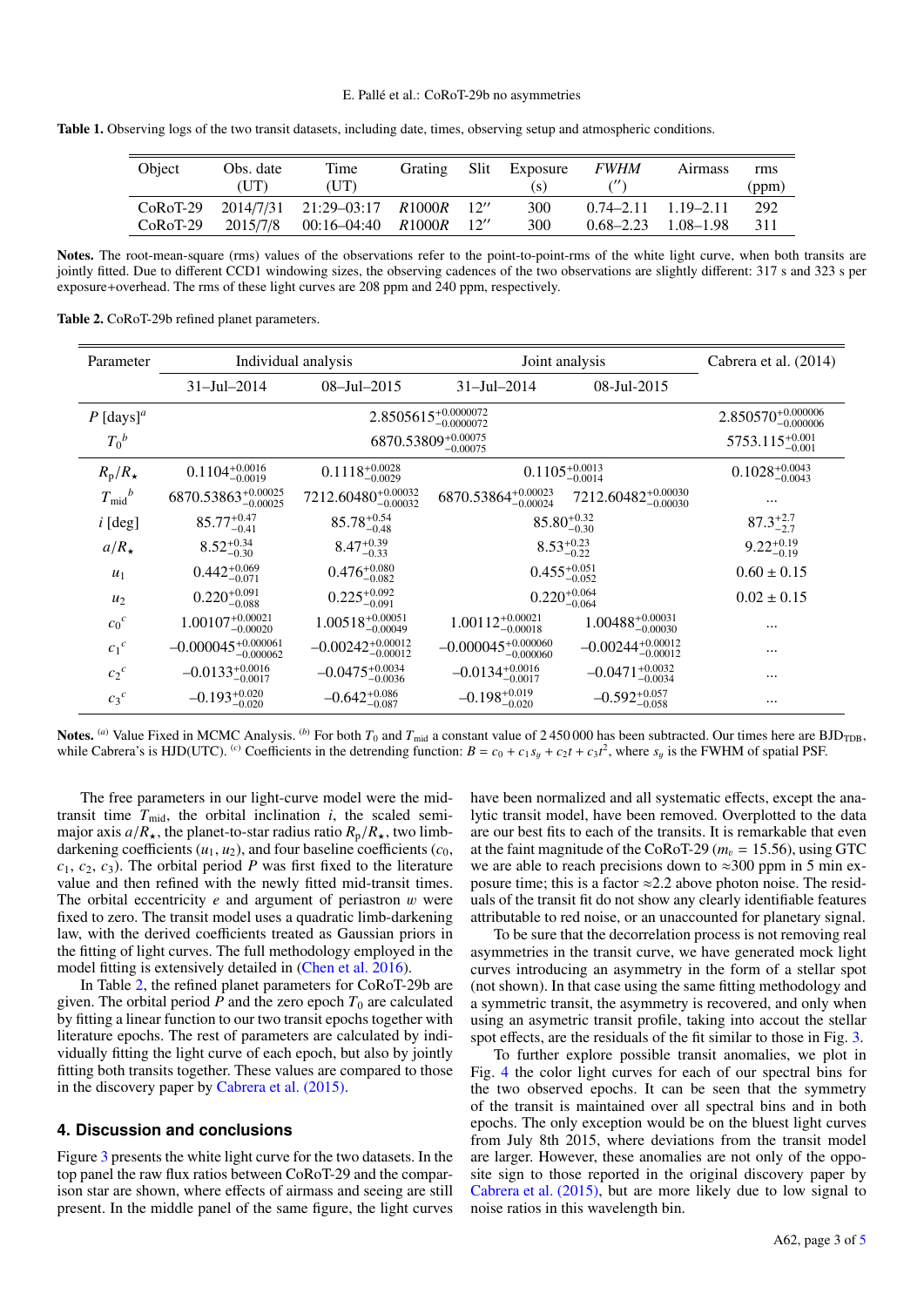

[Fig. 3.](http://dexter.edpsciences.org/applet.php?DOI=10.1051/0004-6361/201527881&pdf_id=3) White light curve of CoRoT-29b. It is a summation of all the color-shaded passbands as shown in Fig. 2. *From top to bottom*: (1) normalized flux ratio between CoRoT-29 and its reference star, together with the best-fitting model; (2) white light curve after removing the modeled systematics, for display purpose; (3, 4) best-fitting light-curve residuals.



[Fig. 4.](http://dexter.edpsciences.org/applet.php?DOI=10.1051/0004-6361/201527881&pdf_id=4) Color light curves of CoRoT-29b. *Left and right panels*: data from July 31st, 2014 and July 8th 2015, respectively. The light curves are shown after removing the modeled systematics, and overplotted are the best-fitting light-curve models.

While for such a faint star the signal-to-noise ratio is far too low to perform transmission spectroscopy to explore the atmosphere of CoRoT-29b, it is still useful to look at the transit parameters as a function of wavelength. In Fig. 5 the retrieved transit depth as a function of wavelength is plotted, for each of the two epochs. All data points are consistent within  $1 - \sigma$  error bars, indicating that there is no change in transit depth with color. Overall, Figs. 4 and 5 lead us to the conclusion that there are no asymmetries in the observed transits of CoRoT-29b, at any wavelength interval, that can be associated to gravity darkening or other effects.

In conclusion, we observe two transits of CoRoT-29b, with a precision of around 300 ppm in the white light curve and about 400−700 ppm in several color passbands covering the optical range from 515−915 nm. We find no signs of an anomalous or asymmetric light curve as reported in previous studies. We note



[Fig. 5.](http://dexter.edpsciences.org/applet.php?DOI=10.1051/0004-6361/201527881&pdf_id=5) Transmission spectrum of CoRoT-29b. The dashed line indicates the best-fitting  $R_p/R_{\star}$  derived from the white light curve. Blue and red colors indicate the two observing epochs. The gray-shaded area marks the  $\pm 5H$  scale height. Within  $1\sigma$  error bars the spectrum is flat.

that the transits reported by Cabrera et al.  $(2015)$  were taken by the CoRoT mission in summer 2011. [Cabrera et al. \(2015\)](http://adsabs.harvard.edu/abs/2015A&A...579A..36C) report also two ground-based light-curves, one taken with the 2-m Faulkes Telescope North (FTN) on 28 May 2012, and one taken on 14 July 2014 with the IAC80 telescope. Both CoRoT and the FTN data showed transits with clear and consistent asymmetries. In the IAC80 data, – taken only 2 weeks before our first GTC run – the relatively large noise permits however only a marginal identification of the asymmetry, if it was present at all. While it is not impossible that both the CoRoT and the FTN data suffered from unfortunate instrumental effects causing a similar asymmetry, another explanation is that the poorly understood source of this asymmetry disappeared sometimes between 2012 and 2014.

The *Kepler* mission has recently shown examples of uncommon light curves, with the detection of a possible planetary debris disk around a white dwarf [\(Vanderburg et al. 2015\),](http://adsabs.harvard.edu/abs/2015Natur.526..546V) or the puzzling behavior of the light curve of KIC 8462852 [\(Boyajian et al. 2016\).](http://adsabs.harvard.edu/abs/2015arXiv150903622B) In the near future, with the launch of missionw such as TESS and PLATO, which will cover very large fractions of the sky, the number of exoplanet discoveries around very bright stars will increase. As the total number of planets increases, the number of planets which may present challenging or unexpected light curves will also increase. Some might be first confirmations of theoretically predicted phenomena, but some may turn out to be systematic noises due to the low signal to noise of the observations or remain difficult to explain. In all cases, we demonstrated here that, using spectro-photometric techniques and having adequate instrumentation, large aperture ground-based telescopes can greatly contribute to the study of these phenomena.

*Acknowledgements.* Based on observations made with the Gran Telescopio Canarias (GTC), installed in the Spanish Observatorio del Roque de los Muchachos of the Instituto de Astrofisica de Canarias, in the island of La Palma. This work is partly financed by the Spanish Ministry of Economics and Competitiveness through projects ESP2013-48391-C4-2-R, ESP2014-57495-C2-1-R, and AYA2012-39346-C02-02. G.C. also acknowledges the support by the Natural Science Foundation of Jiangsu Province (Grant No. BK20151051) and the National Natural Science Foundation of China (Grant No. 11503088). R.A. acknowledges the Spanish Ministry of Economy and Competitiveness (MINECO) for the financial support under the Ramn y Cajal program RYC-2010-06519. F.M. acknowledges the support of the French Agence Nationale de la Recherche (ANR), under the program ANR-12-BS05-0012 Exo-atmos. S.H. acknowledges financial support from the Spanish Ministry of Economy and Competitiveness (MINECO) under the 2011 Severo Ochoa Program MINECO SEV-2011-0187.

#### **References**

Baglin, A. 2003, [Adv. Space Res., 31, 345](http://linker.aanda.org/10.1051/0004-6361/201527881/1) Barnes, J. W., Linscott, E., & Shporer, A. 2011, [ApJS, 197, 10](http://linker.aanda.org/10.1051/0004-6361/201527881/2)